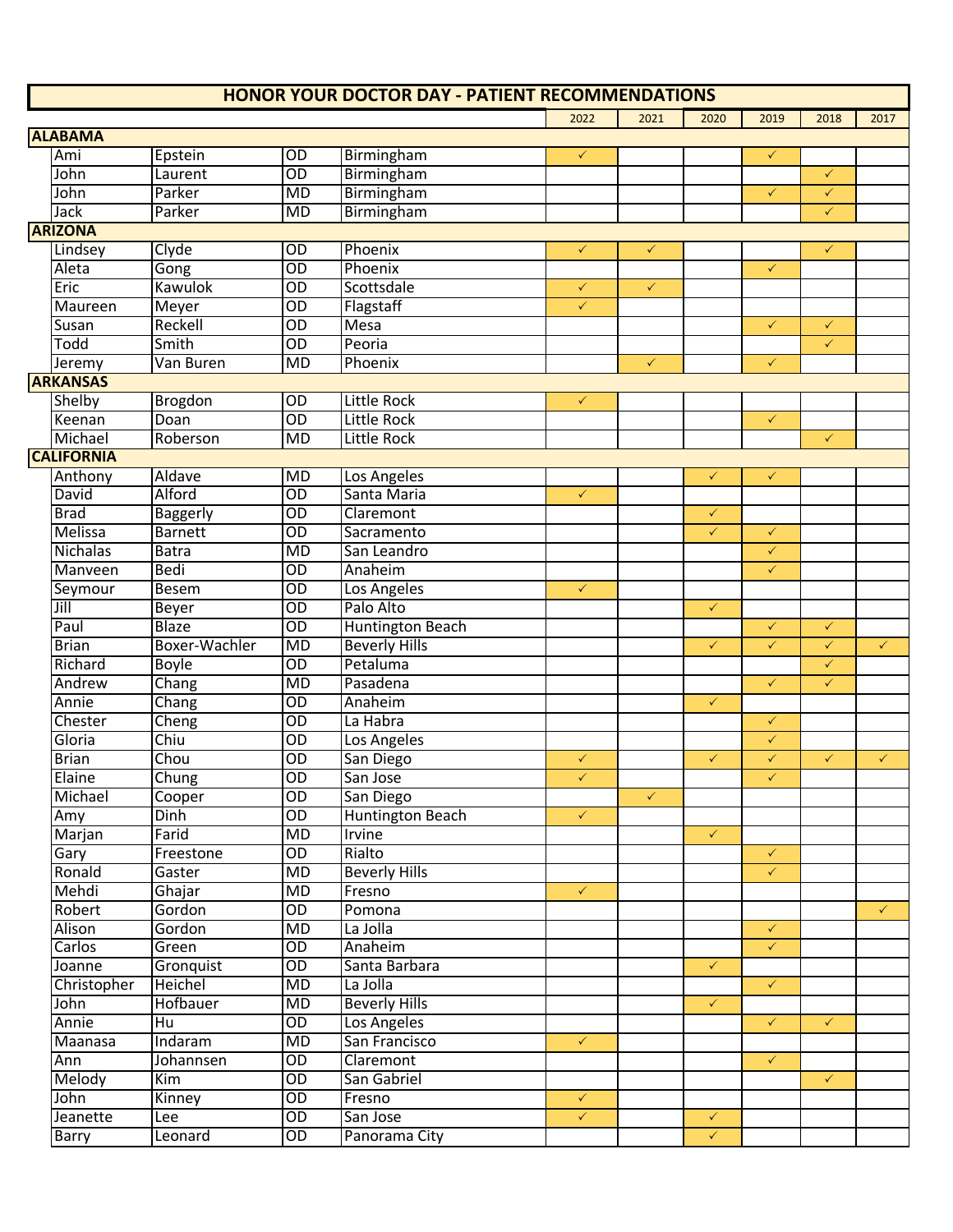| Mira                        | Lim                 | <b>MD</b>       | <b>Walnut Creek</b>     |              |              |              | $\checkmark$ |              |              |
|-----------------------------|---------------------|-----------------|-------------------------|--------------|--------------|--------------|--------------|--------------|--------------|
| Vicki                       | Lin                 | $\overline{OD}$ | <b>Fountain Valley</b>  |              |              | $\checkmark$ |              |              |              |
| Moshe                       | Mendelson           | $\overline{OD}$ | Sunnyvale               |              |              |              |              | $\checkmark$ |              |
| Somi                        | Oh                  | $\overline{OD}$ | Santa Clara             |              |              | $\checkmark$ |              |              |              |
| Jonathan                    | Pirnazar            | MD              | Ontario                 |              |              |              |              |              | $\checkmark$ |
| Yaron                       | Rabinowitz          | MD              | <b>Beverly Hills</b>    |              |              |              |              | $\checkmark$ |              |
| Bradley                     | Richlin             | $\overline{OD}$ | <b>Beverly Hills</b>    | $\checkmark$ |              |              |              |              |              |
| Pam                         | SatjawatcharaphorOD |                 | <b>Berkeley</b>         | $\checkmark$ |              |              |              |              |              |
| Mark                        | Sherman             | $\overline{OD}$ | San Luis Obispo         |              |              |              |              | $\checkmark$ |              |
| Richard                     | Silver              | $\overline{OD}$ | Santa Monica            |              | $\checkmark$ |              |              |              |              |
| <b>Tiffany</b>              | Smart               | $\overline{OD}$ | Morro Bay               |              |              |              | $\checkmark$ | $\checkmark$ |              |
| <b>Bruce</b>                | Stamper             | $\overline{OD}$ | San Francisco           |              |              |              |              | $\checkmark$ |              |
| Paul                        | Super               | $\overline{OD}$ | Los Angeles             |              |              |              |              |              | $\checkmark$ |
| Debra                       | <b>Tennen</b>       | $\overline{MD}$ | <b>West Hills</b>       |              |              |              |              | $\checkmark$ |              |
| Anh                         | Trinh               | $\overline{OD}$ | Downey                  | $\checkmark$ |              |              |              |              |              |
| Raymond                     | Umeda               | $\overline{OD}$ | Campbell                |              |              |              |              | $\checkmark$ |              |
| David                       | Vastine             | MD              | <b>Walnut Creek</b>     |              |              |              | $\checkmark$ |              |              |
| Barry                       | Weinstein           | <b>MD</b>       | San Diego               |              |              |              | $\checkmark$ | $\checkmark$ |              |
| Sidney                      | Weiss               | MD              | <b>Mission Viejo</b>    |              |              |              | $\sqrt{2}$   |              |              |
| Donna                       | <b>Weiss</b>        | $\overline{OD}$ | <b>Beverly Hills</b>    |              |              | $\checkmark$ |              |              |              |
| Paul                        | Yee                 | $\overline{OD}$ | San Rafael              | $\checkmark$ | $\checkmark$ |              |              |              |              |
| Jessica                     | Yuan                | $\overline{OD}$ | Upland                  | $\checkmark$ |              | $\checkmark$ |              |              |              |
| Katherine                   | Zhang               | $\overline{OD}$ | Anaheim                 | $\checkmark$ |              |              |              |              |              |
| <b>COLORADO</b>             |                     |                 |                         |              |              |              |              |              |              |
| Peter                       | Andrews             | MD              | Longmont                |              |              |              |              |              | $\checkmark$ |
| Reed                        | <b>Bro</b>          | $\overline{OD}$ | <b>Colorado Springs</b> |              |              |              |              | $\checkmark$ |              |
| Michelle                    | Chaney              | $\overline{OD}$ | <b>Fort Collins</b>     | $\checkmark$ |              |              |              |              |              |
| Richard                     | Cross               | $\overline{OD}$ | <b>Boulder</b>          |              |              |              | $\checkmark$ |              |              |
| Stan                        | Cushing             | $\overline{OD}$ | Denver                  | $\checkmark$ |              |              |              |              |              |
| Richard                     | Damiano             | $\overline{MD}$ | Castle Rock             |              |              |              | $\checkmark$ |              |              |
| Rodney                      | Fair                | $\overline{OD}$ | <b>Brighton</b>         |              |              |              |              | $\checkmark$ |              |
| S. Lance                    | Forstot             | $\overline{MD}$ | Littleton               |              |              |              | $\checkmark$ |              | $\checkmark$ |
| Tiffany                     | Gates               | $\overline{OD}$ | <b>Broomfield</b>       |              | $\checkmark$ |              |              |              |              |
| Lee Ann                     | Hoven               | $\overline{OD}$ | Durango                 |              |              |              | $\checkmark$ |              |              |
| James                       | Lee                 | $\overline{MD}$ | <b>Colorado Springs</b> |              | $\checkmark$ |              |              |              |              |
| Deborah                     | Murphy              | $\overline{OD}$ | Centennial              |              |              |              | $\checkmark$ |              |              |
| <b>Matt</b>                 | Robinson            | MD              | <b>Fort Collins</b>     | $\checkmark$ |              |              |              |              |              |
| Michelle                    | Sancho              | $\overline{OD}$ | Lone Tree               | $\checkmark$ |              |              |              |              |              |
| Karen                       | Wharton             | $\overline{OD}$ | <b>Boulder</b>          |              |              |              |              |              | $\checkmark$ |
| <b>CONNECTICUT</b>          |                     |                 |                         |              |              |              |              |              |              |
| <b>Alan</b>                 | Berman              | $\overline{OD}$ | Ridgefield              |              | $\checkmark$ |              |              |              |              |
| Michael                     | Berzansky           | $\overline{OD}$ | Woodbury                | $\checkmark$ | $\checkmark$ |              |              |              |              |
| Catherine                   | Gelinas             | $\overline{OD}$ | Prospect                |              |              | $\checkmark$ | $\checkmark$ |              |              |
| Robert                      | Maiolo              | $\overline{OD}$ | Stamford                |              |              |              | $\checkmark$ |              |              |
| Erica                       | Volker              | $\overline{OD}$ | New Haven               |              |              |              | $\checkmark$ |              |              |
| James                       | Weston              | $\overline{OD}$ | Hamden                  | $\checkmark$ |              |              |              |              |              |
| Stephen                     | Zuckerman           | <b>MD</b>       | Danbury                 |              |              |              | $\checkmark$ |              |              |
| <b>DELAWARE</b>             |                     |                 |                         |              |              |              |              |              |              |
| Edward                      | Joaude              | MD              | Milton                  |              |              |              | $\checkmark$ |              |              |
| Richard                     | Sherry              | MD              | Wilmington              |              |              |              | $\checkmark$ |              |              |
| <b>DISTRICT OF COLUMBIA</b> |                     |                 |                         |              |              |              |              |              |              |
| Salim                       | <b>Butris</b>       | <b>MD</b>       | Washington              |              |              |              | $\checkmark$ |              |              |
| Jennifer                    | Luckie              | $\overline{OD}$ | Washington              |              |              | $\checkmark$ |              |              |              |
| Jay                         | Lustbader           | MD              | Washington              |              |              | $\checkmark$ |              |              |              |
| <b>FLORIDA</b>              |                     |                 |                         |              |              |              |              |              |              |
| <b>Bruce</b>                | Anderson            | $\overline{OD}$ | Tampa                   |              |              |              |              | $\checkmark$ |              |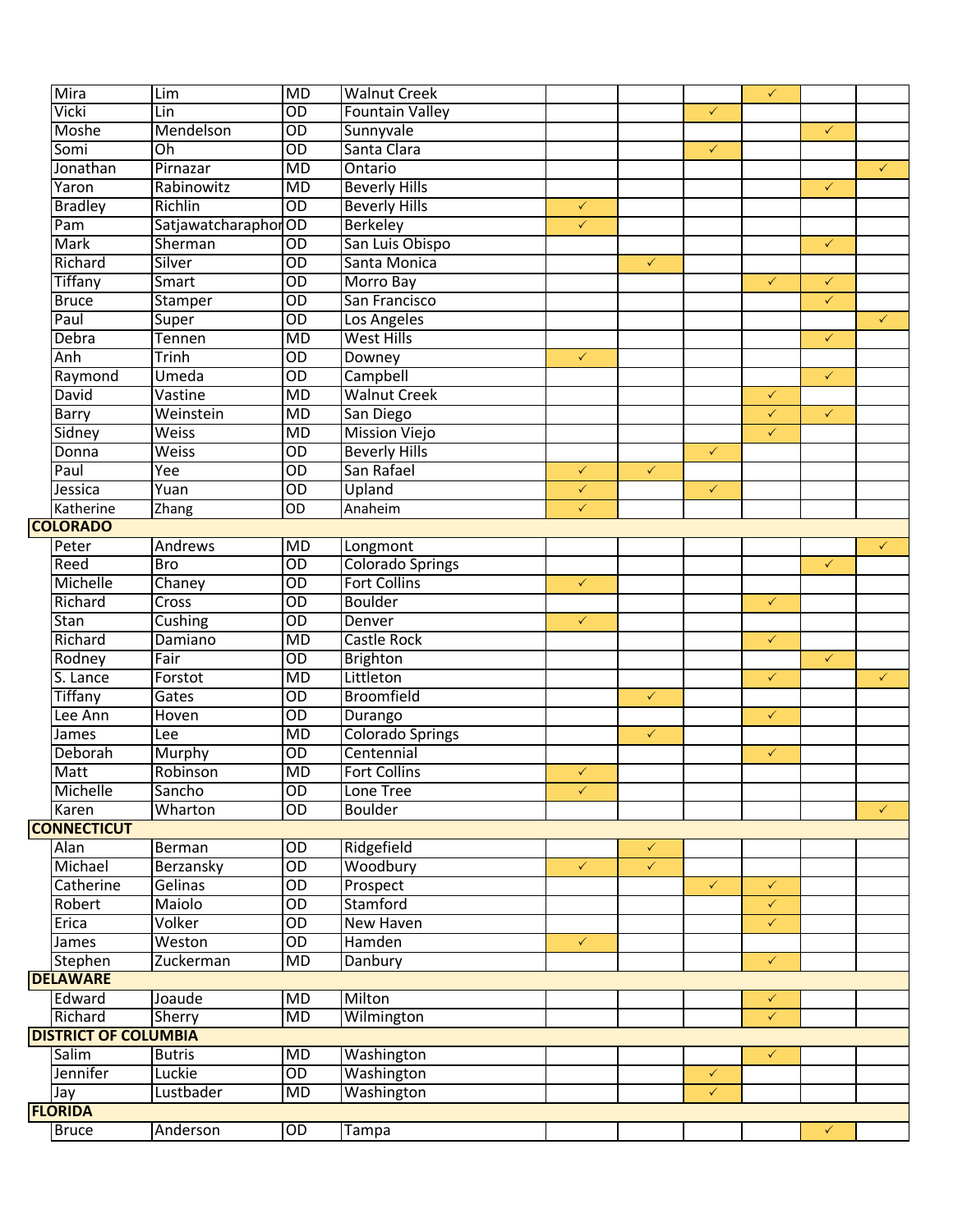| Edward          | <b>Boshnick</b> | $\overline{OD}$ | Miami                 |              |              |              | $\checkmark$ | $\checkmark$                 |  |
|-----------------|-----------------|-----------------|-----------------------|--------------|--------------|--------------|--------------|------------------------------|--|
| Garry           | Chrycy          | $\overline{OD}$ | Miami                 | $\checkmark$ |              |              |              |                              |  |
| William         | Culbertson      | <b>MD</b>       | Miami                 |              |              |              |              | $\checkmark$                 |  |
| Vasilios        | <b>Diakonis</b> | MD              | Largo                 |              |              | $\checkmark$ |              |                              |  |
| Kendall         | Donaldson       | MD              | Miami                 |              |              |              |              | $\checkmark$                 |  |
| Mark            | <b>Dresner</b>  | MD              | Melbourne             |              |              |              | $\checkmark$ |                              |  |
| Vito            | Guario          |                 | <b>Davie</b>          |              |              |              |              |                              |  |
| Stuart          |                 | $\overline{OD}$ |                       |              |              |              |              | $\checkmark$                 |  |
|                 | Harrell         | $\overline{OD}$ | Lakeland              |              |              |              |              | $\checkmark$                 |  |
| <b>Stephen</b>  | Heiden          | $\overline{OD}$ | Hollywood             |              |              | $\checkmark$ | $\checkmark$ |                              |  |
| Jennifer        | Hill            | $\overline{OD}$ | Mt. Dora              |              |              |              |              | $\checkmark$                 |  |
| Herbert         | Knauf           | <b>MD</b>       | Clearwater            |              |              |              |              | $\checkmark$                 |  |
| Elise           | Kramer          | $\overline{OD}$ | Miami                 | $\checkmark$ |              |              | $\checkmark$ | $\checkmark$                 |  |
| Steven          | Lancaster       | $\overline{OD}$ | Jacksonville Beach    |              |              |              | $\checkmark$ |                              |  |
| David           | Leach           | MD              | Tampa                 |              |              | $\checkmark$ |              |                              |  |
| William         | Leffler         | $\overline{OD}$ | Palm Beach Gardens    |              |              |              |              | $\checkmark$                 |  |
| Lisa Kay        | Mao             | <b>MD</b>       | <b>Boca Raton</b>     |              |              |              |              | $\checkmark$                 |  |
| <b>Ross</b>     | <b>Parks</b>    | <b>MD</b>       | <b>Kissimmee</b>      |              |              |              | $\checkmark$ |                              |  |
| Alvaro          | Patino          | OD              | Kissimmee             |              |              |              |              | $\checkmark$                 |  |
| <b>Hadley</b>   | Saitowitz       | $\overline{OD}$ | <b>Delray Beach</b>   |              |              |              | $\checkmark$ |                              |  |
| Leticia         | Sandoval        | $\overline{OD}$ | Orlando               |              |              |              |              | $\checkmark$                 |  |
| Justine         | Siergy          | $\overline{OD}$ | Orlando               |              |              | $\checkmark$ |              |                              |  |
| Ilya            | <b>Sluch</b>    | <b>MD</b>       | Lake Mary             |              |              |              | $\checkmark$ |                              |  |
| Alice           | <b>Sterling</b> | $\overline{OD}$ | <b>Winter Springs</b> |              |              |              | $\sqrt{2}$   |                              |  |
| William         | Trattler        | <b>MD</b>       | Miami                 | $\checkmark$ |              |              | $\sqrt{2}$   |                              |  |
| <b>Brighid</b>  | Williams        | $\overline{OD}$ | Orlando               |              |              |              | $\checkmark$ |                              |  |
| <b>GEORGIA</b>  |                 |                 |                       |              |              |              |              |                              |  |
| <b>Curtiss</b>  | Anderson        | $\overline{OD}$ | Atlanta               |              |              |              | $\checkmark$ | $\checkmark$                 |  |
| <b>Bradley</b>  | Bertram         | <b>MD</b>       | Augusta               | $\checkmark$ |              |              |              |                              |  |
| Amy             | <b>Estes</b>    | MD              | Augusta               |              |              |              | $\checkmark$ | $\checkmark$                 |  |
| David           | Grosswald       | $\overline{OD}$ | Conyers               |              |              |              | $\checkmark$ |                              |  |
| W. Barry        | Lee             | <b>MD</b>       | <b>Buckhead</b>       |              |              |              |              | $\checkmark$                 |  |
| Milan           | Patel           | MD              | Cumming               |              |              |              | $\checkmark$ |                              |  |
| Edward          | Sammons         | $\overline{OD}$ | Savannah              |              |              |              | $\checkmark$ |                              |  |
| <b>Boris</b>    | Severinsky      | $\overline{OD}$ | Atlanta               |              |              |              | $\checkmark$ |                              |  |
| Doyle           | <b>Stulting</b> | MD              | Sandy Springs         |              |              |              | $\checkmark$ |                              |  |
| <b>Maurice</b>  | Zadeh           | $\overline{OD}$ | Roswell               |              |              |              | $\checkmark$ |                              |  |
| <b>HAWAII</b>   |                 |                 |                       |              |              |              |              |                              |  |
| Geoffrey        | <b>Davis</b>    | <b>MD</b>       | Aiea                  |              |              |              |              | $\checkmark$                 |  |
| Susan           | Senft           | MD              | Kailua-Kona           |              |              |              |              | $\checkmark$                 |  |
| <b>IDAHO</b>    |                 |                 |                       |              |              |              |              |                              |  |
| <b>Mark</b>     | Miller          | MD              | Meridian              |              |              |              | $\checkmark$ |                              |  |
| <b>Bret</b>     | Williams        | $\overline{OD}$ | Meridian              | $\checkmark$ |              |              |              |                              |  |
| <b>ILLINOIS</b> |                 |                 |                       |              |              |              |              |                              |  |
| Michael         | Andreoli        | MD              | Wheaton               |              |              |              | $\checkmark$ |                              |  |
| Robert          | <b>Davis</b>    | $\overline{OD}$ | Oak Lawn              |              |              |              | $\checkmark$ | $\checkmark$                 |  |
| Benna           | Daugherty       | $\overline{OD}$ | <b>Harrisburg</b>     | $\checkmark$ |              |              |              |                              |  |
| Amber           | Dawson          | $\overline{OD}$ | Naperville            |              |              |              |              | $\checkmark$                 |  |
| Barry           | Eiden           | $\overline{OD}$ | <b>Deerfield</b>      | $\checkmark$ |              |              | $\checkmark$ |                              |  |
| Randy           | Epstein         | MD              | Chicago               |              | $\checkmark$ |              | $\checkmark$ |                              |  |
| Robert          | Feder           | MD              | Chicago               | $\checkmark$ |              |              |              |                              |  |
| Matthew         | Goren           | MD              | <b>Des Plaines</b>    |              |              | $\checkmark$ | $\checkmark$ |                              |  |
| Jennifer        | Harthan         | $\overline{OD}$ |                       |              |              | $\checkmark$ |              |                              |  |
| Marsha          | <b>Malooley</b> | $\overline{OD}$ | Chicago               |              |              |              | $\checkmark$ |                              |  |
| Tim             | <b>McMahon</b>  | $\overline{OD}$ | Chicago               |              | $\checkmark$ | $\checkmark$ |              | $\checkmark$                 |  |
| Paula           | Mitchell        | $\overline{OD}$ | Chicago<br>Naperville |              |              |              |              | $\checkmark$<br>$\checkmark$ |  |
|                 |                 |                 |                       |              |              |              |              |                              |  |
| Daniel          | Press           | $\overline{OD}$ | Park Ridge            |              | $\checkmark$ |              |              |                              |  |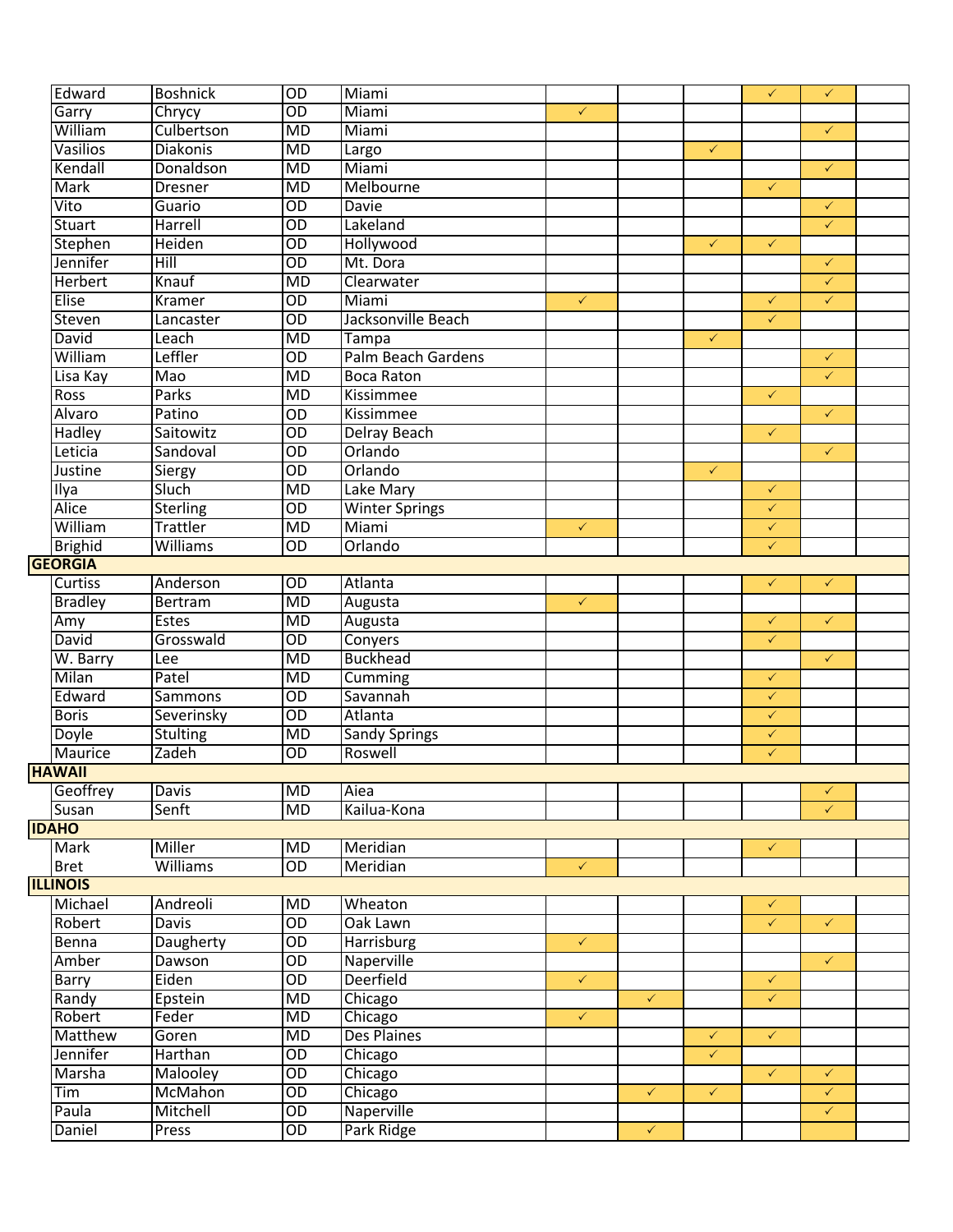| Louise               | Sclafani          | OD              | Chicago              |              |              |              |              | $\checkmark$ |              |
|----------------------|-------------------|-----------------|----------------------|--------------|--------------|--------------|--------------|--------------|--------------|
| Adam                 | Sobin             | $\overline{OD}$ | Annadale             |              |              | $\checkmark$ |              |              |              |
| Harold               | Sy                | <b>MD</b>       | Chicago              |              |              |              | $\checkmark$ |              |              |
| <b>INDIANA</b>       |                   |                 |                      |              |              |              |              |              |              |
| Jason                | Jedlicka          | $\overline{OD}$ | Bloomington          | $\checkmark$ |              |              |              |              |              |
| Myron                | Lewyckyj          | $\overline{MD}$ | Valparaiso           |              |              |              | $\checkmark$ |              |              |
| Darrell              | Pratt             | $\overline{OD}$ | Evansville           |              | $\checkmark$ |              |              |              |              |
| Francis              | Price             | $\overline{MD}$ | Indianapolis         |              |              | $\checkmark$ |              |              |              |
| Laura                | Windsor           | $\overline{OD}$ | Ft. Wayne            |              |              |              |              | $\checkmark$ |              |
| <b>IOWA</b>          |                   |                 |                      |              |              |              |              |              |              |
| <b>Brandon</b>       | <b>Hauck</b>      | $\overline{OD}$ | Ft. Dodge            |              |              |              |              | $\checkmark$ |              |
| Christine            | Sindt             | $\overline{OD}$ | <b>Iowa City</b>     |              |              |              | $\checkmark$ |              |              |
| <b>KANSAS</b>        |                   |                 |                      |              |              |              |              |              |              |
| Timothy              | Cavanaugh         | <b>MD</b>       | <b>Overland Park</b> |              | $\checkmark$ |              | $\checkmark$ |              | ✓            |
| Daniel               | <b>Durrie</b>     | $\overline{MD}$ | <b>Overland Park</b> |              |              |              |              |              | $\checkmark$ |
| Sheri                | <b>Speak</b>      | $\overline{OD}$ | <b>Overland Park</b> |              |              |              | $\checkmark$ |              |              |
| Erin                 | Stahl             | $\overline{MD}$ | Kansas City          |              |              |              | $\checkmark$ |              |              |
| William              | Witt              | <b>MD</b>       | Manhattan            |              |              |              |              | $\checkmark$ |              |
| <b>KENTUCKY</b>      |                   |                 |                      |              |              |              |              |              |              |
| Richard              | Eiferman          | $\overline{MD}$ | Louisville           |              |              |              | $\checkmark$ |              |              |
| Renee                | Reeder            | $\overline{OD}$ | Pikeville            |              |              | $\checkmark$ |              |              |              |
| <b>LOUISIANA</b>     |                   |                 |                      |              |              |              |              |              |              |
| Lionel               | <b>Boudreaux</b>  | $\overline{OD}$ | <b>New Orleans</b>   | $\checkmark$ | $\checkmark$ |              |              |              |              |
| Darby                | Chiasson          | $\overline{OD}$ | Cut Off              |              |              |              |              |              | $\checkmark$ |
| William              | Gordon            | OD              | Monroe               |              | $\checkmark$ |              | $\checkmark$ | $\checkmark$ |              |
| David                | Kennedy           | <b>MD</b>       | Metairie             | $\checkmark$ |              |              |              |              |              |
| <b>MAINE</b>         |                   |                 |                      |              |              |              |              |              |              |
| John                 | Walters           | $\overline{OD}$ | Portland             |              |              |              | $\checkmark$ |              |              |
| <b>MARYLAND</b>      |                   |                 |                      |              |              |              |              |              |              |
| Irwin                | Azman             | $\overline{OD}$ | Timonium             |              |              |              | $\checkmark$ | ✓            |              |
| <b>Kraig</b>         | <b>Bower</b>      | $\overline{MD}$ | Lutherville          |              |              |              | $\checkmark$ | $\checkmark$ |              |
| Amanda               | Crum              | OD              | <b>Baltimore</b>     |              |              |              | $\checkmark$ |              |              |
| Joshua               | Gordon            | OD              | <b>Baltimore</b>     |              |              |              |              | $\checkmark$ |              |
| Sezen                | <b>Karakus</b>    | <b>MD</b>       | <b>Baltimore</b>     | $\checkmark$ |              |              |              |              |              |
| Boaz                 | Schwartz          | $\overline{OD}$ | <b>Mount Airy</b>    |              |              |              |              |              | $\checkmark$ |
| Gayle                | Schwartz          | $\overline{OD}$ | <b>Baltimore</b>     | $\checkmark$ |              |              |              |              |              |
| Nakul                | Shekawat          | <b>MD</b>       | Bethesda             | $\checkmark$ |              |              |              |              |              |
| Mahtab               | Vaziri            | $\overline{OD}$ | Rockville            | $\checkmark$ | $\checkmark$ |              | $\checkmark$ |              |              |
| Melinda              | Weinstein         | $\overline{OD}$ | Waldorf              |              |              |              |              | $\checkmark$ |              |
| Vicky                | Wong              | OD              | Rockville            |              |              |              | $\checkmark$ |              |              |
| <b>MASSACHUSETTS</b> |                   |                 |                      |              |              |              |              |              |              |
| <b>Bita</b>          | Asghari           | $\overline{OD}$ | Needham              | $\checkmark$ | $\checkmark$ |              |              | $\checkmark$ |              |
| Robert               | <b>Buonfiglio</b> | $\overline{OD}$ | <b>Saugus</b>        |              |              |              |              |              | $\checkmark$ |
| Karen                | Carrasquillo      | $\overline{OD}$ | Needham              | $\checkmark$ |              |              |              |              |              |
| Malcolm              | Greene            | $\overline{OD}$ | Watertown            | $\checkmark$ |              |              |              |              |              |
| Martin               | Greene            | $\overline{OD}$ | Watertown            | $\checkmark$ |              |              |              |              |              |
| Kathryn              | Hatch             | <b>MD</b>       | Waltham              | $\checkmark$ |              |              |              | $\checkmark$ |              |
| Andrew               | McLeod            | OD              | Boston               | $\checkmark$ | $\checkmark$ |              |              |              |              |
| Amy                  | Nau               | OD              | Boston               | $\checkmark$ |              |              |              |              |              |
| Roberto              | Pineda            | <b>MD</b>       | <b>Boston</b>        |              |              |              | $\checkmark$ |              |              |
| Michael              | Raizman           | <b>MD</b>       | <b>Boston</b>        |              |              | $\checkmark$ | $\checkmark$ |              |              |
| Peter                | Rapoza            | <b>MD</b>       | Boston               |              |              |              | $\checkmark$ |              |              |
| Renee                | Reis              | OD              | North Dartmouth      |              |              |              | $\checkmark$ | $\checkmark$ | $\checkmark$ |
| Helen                | Wu                | MD              | Boston               |              |              |              | $\checkmark$ |              |              |
| <b>MICHIGAN</b>      |                   |                 |                      |              |              |              |              |              |              |
| Dane                 | <b>Baker</b>      | $\overline{OD}$ | Iron Mountain        |              |              |              | $\checkmark$ |              |              |
|                      |                   |                 |                      |              |              |              |              |              |              |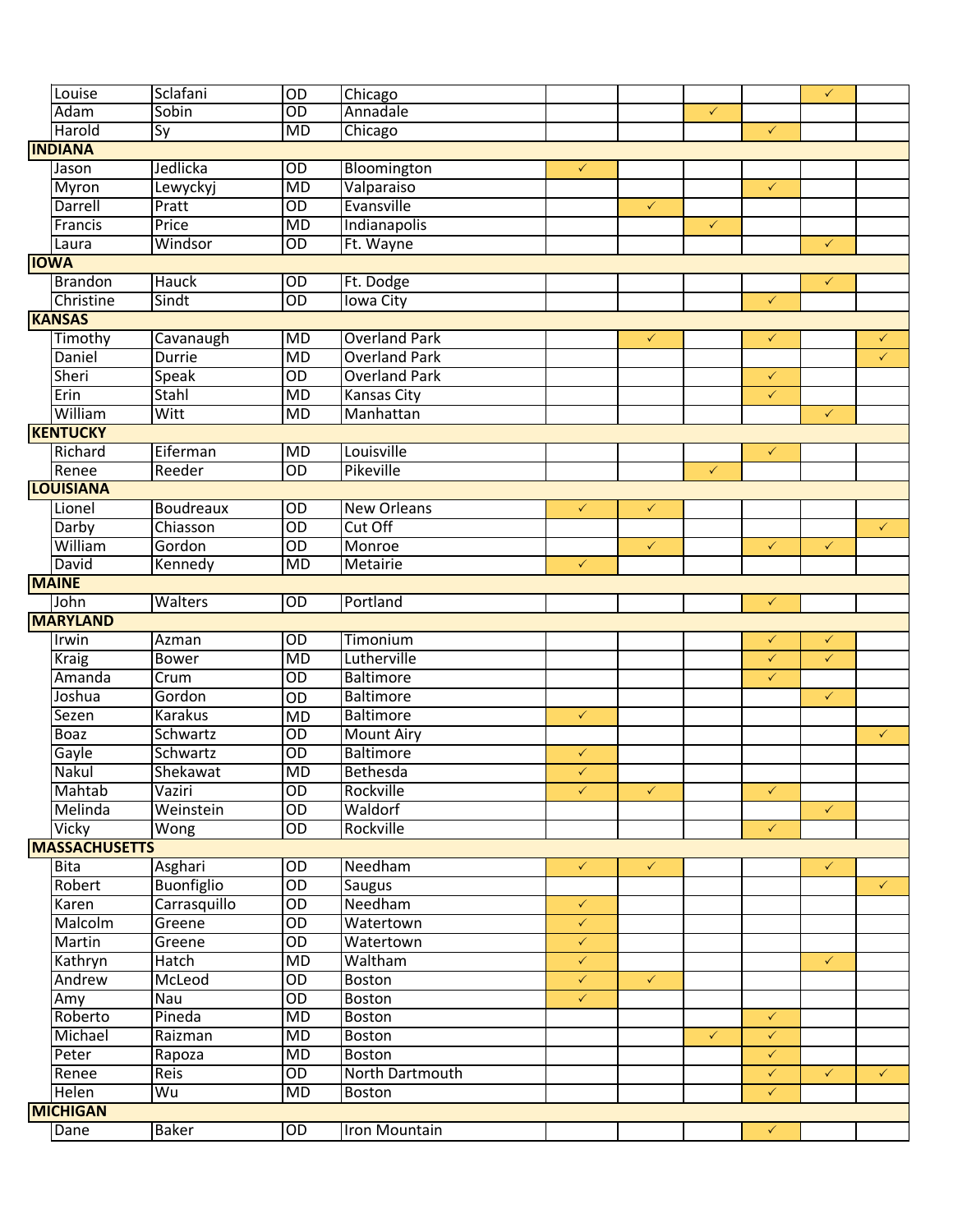| Michael              | <b>Breza</b>   | OD              | <b>Clinton Twp</b>       | $\checkmark$ |              |              |              |              |              |
|----------------------|----------------|-----------------|--------------------------|--------------|--------------|--------------|--------------|--------------|--------------|
| Thomas               | <b>Byrd</b>    | MD              | <b>Lincoln Park</b>      |              |              |              |              | $\checkmark$ |              |
| Christopher          | Chow           | <b>MD</b>       | Livonia                  | $\checkmark$ |              |              |              |              |              |
| Karen                | <b>DeLoss</b>  | $\overline{OD}$ | Ann Arbor                |              |              |              | $\checkmark$ |              |              |
| Steven               | Dunn           | <b>MD</b>       | Southfield               |              | $\checkmark$ |              |              | $\checkmark$ |              |
| David                | Gourwitz       | $\overline{OD}$ | <b>Grosse Point Park</b> |              | $\checkmark$ |              |              |              | $\checkmark$ |
| Susan                | Hahn           | $\overline{OD}$ | <b>Royal Oak</b>         |              |              |              |              | $\checkmark$ |              |
| Stephen              | Higgins        | MD              | Portage                  |              |              |              |              | $\checkmark$ |              |
| Carol                | Marston        | $\overline{OD}$ | Livonia                  |              |              |              | $\checkmark$ |              |              |
| Leonard              | Silverman      | $\overline{OD}$ | Okemos                   |              | $\checkmark$ | $\checkmark$ |              | $\checkmark$ |              |
| Shannon              | <b>Stanek</b>  | $\overline{OD}$ | Caledonia                |              | $\checkmark$ |              |              |              |              |
| <b>MINNESOTA</b>     |                |                 |                          |              |              |              |              |              |              |
| Keith                | <b>Baratz</b>  | MD              | Rochester                |              |              |              | $\checkmark$ | $\checkmark$ |              |
| John                 | Berestka       | <b>MD</b>       | Wayzata                  |              |              |              | $\checkmark$ |              |              |
| Noumia               | Cloutier-Gill  | $\overline{OD}$ | Minneapolis              |              |              |              | $\checkmark$ |              |              |
| Matt                 | Downs          | $\overline{OD}$ | Mankato                  |              |              |              | $\checkmark$ |              |              |
| David                | Hardten        | <b>MD</b>       | Bloomington              | $\checkmark$ | $\checkmark$ |              | $\checkmark$ |              |              |
| Jacob                | Lang           | $\overline{OD}$ | Stillwater               |              |              |              | $\checkmark$ | $\checkmark$ |              |
| <b>Muriel</b>        | Schornack      | $\overline{OD}$ | Rochester                |              |              |              | $\checkmark$ | $\checkmark$ |              |
| Cheryl               | Zabrowski      | $\overline{OD}$ | Minneapolis              | $\checkmark$ |              |              |              |              |              |
| <b>MISSISSIPPI</b>   |                |                 |                          |              |              |              |              |              |              |
| Philip               | Graham         | $\overline{OD}$ | Pontotoc                 | $\checkmark$ | $\checkmark$ |              |              |              |              |
| Cameron              | Griffith       | <b>MD</b>       | Hattiesburg              | $\checkmark$ |              |              |              |              |              |
| Robert               | Mallette       | <b>MD</b>       | Jackson                  | $\checkmark$ | $\checkmark$ |              | $\checkmark$ |              |              |
| <b>MISSOURI</b>      |                |                 |                          |              |              |              |              |              |              |
| Robert               | Goerss         | OD              | O'Fallon                 |              |              |              |              | $\checkmark$ |              |
| Laura                | Nennig         | $\overline{OD}$ | Lee's Summit             |              |              |              |              |              | $\checkmark$ |
| David                | Seibel         | $\overline{OD}$ | St. Louis                |              |              | $\checkmark$ |              |              |              |
| Tamra                | Soriano        | $\overline{OD}$ | Carthage                 |              |              |              | $\checkmark$ |              |              |
| Jacob                | Thomas         | <b>MD</b>       | Springfield              |              |              |              |              | $\checkmark$ |              |
| <b>MONTANA</b>       |                |                 |                          |              |              |              |              |              |              |
| Larry                | Erpenbach      | OD              | <b>Billings</b>          |              |              |              |              |              | $\checkmark$ |
| Kristopher           | Sherrill       | $\overline{OD}$ | <b>Butte</b>             | $\checkmark$ |              |              |              |              |              |
| <b>NEVADA</b>        |                |                 |                          |              |              |              |              |              |              |
| <b>Brian</b>         | <b>Adler</b>   | <b>MD</b>       | Las Vegas                |              |              |              | $\checkmark$ |              |              |
| Jamison              | Engle          | MD              | Reno                     |              |              | $\checkmark$ | $\checkmark$ |              |              |
| <b>Mark</b>          | Lee            | $\overline{OD}$ | Las Vegas                |              |              |              |              | $\checkmark$ |              |
| Evan                 | Marchant       | $\overline{OD}$ | <b>Sparks</b>            |              |              |              |              |              | $\checkmark$ |
| Ksenia               | Stafeeva       | MD              | Las Vegas                |              |              |              | $\checkmark$ |              |              |
| Stephanie            | <b>Woo</b>     | $\overline{OD}$ | Las Vegas                |              |              | $\checkmark$ |              |              |              |
| <b>NEW HAMPSHIRE</b> |                |                 |                          |              |              |              |              |              |              |
| Stephen              | <b>Byrnes</b>  | $\overline{OD}$ | Londonderry              |              | $\checkmark$ |              |              |              |              |
| <b>NEW JERSEY</b>    |                |                 |                          |              |              |              |              |              |              |
| Lillian              | Cheng          | <b>MD</b>       | Union                    | $\checkmark$ |              |              |              |              |              |
| William              | Constad        | <b>MD</b>       | <b>Jersey City</b>       |              | $\checkmark$ |              | $\checkmark$ | $\checkmark$ |              |
| Kenneth              | <b>Daniels</b> | $\overline{OD}$ | Hopewell                 | $\checkmark$ |              |              |              |              |              |
| J Scot               | <b>Ellis</b>   | $\overline{OD}$ | Little Egg Harbor        |              |              |              | $\checkmark$ | $\checkmark$ |              |
| John                 | <b>Gelles</b>  | $\overline{OD}$ | Teaneck                  |              | $\checkmark$ | $\checkmark$ | $\checkmark$ | $\checkmark$ |              |
| Steven               | Greenstein     | <b>MD</b>       | <b>Teaneck</b>           | $\checkmark$ |              | $\checkmark$ | $\checkmark$ |              |              |
| David                | Gubman         | OD              | Vorhees                  |              |              |              | $\checkmark$ |              |              |
| Peter                | <b>Hersh</b>   | MD              | <b>Teaneck</b>           |              |              |              | $\checkmark$ | $\checkmark$ | $\checkmark$ |
| Revathi              | Naadimuthu     | MD              | Freehold                 |              |              |              |              | $\checkmark$ |              |
| <b>Theodore</b>      | Perl           | <b>MD</b>       | <b>New Brunswick</b>     |              |              |              | $\checkmark$ |              |              |
| <b>NEW MEXICO</b>    |                |                 |                          |              |              |              |              |              |              |
| <b>Steven</b>        | Berry          | $\overline{OD}$ | Albuquerque              |              |              | $\checkmark$ |              |              |              |
| <b>AJ</b>            | Javid          | OD              | Santa Fe                 |              |              |              |              | $\checkmark$ |              |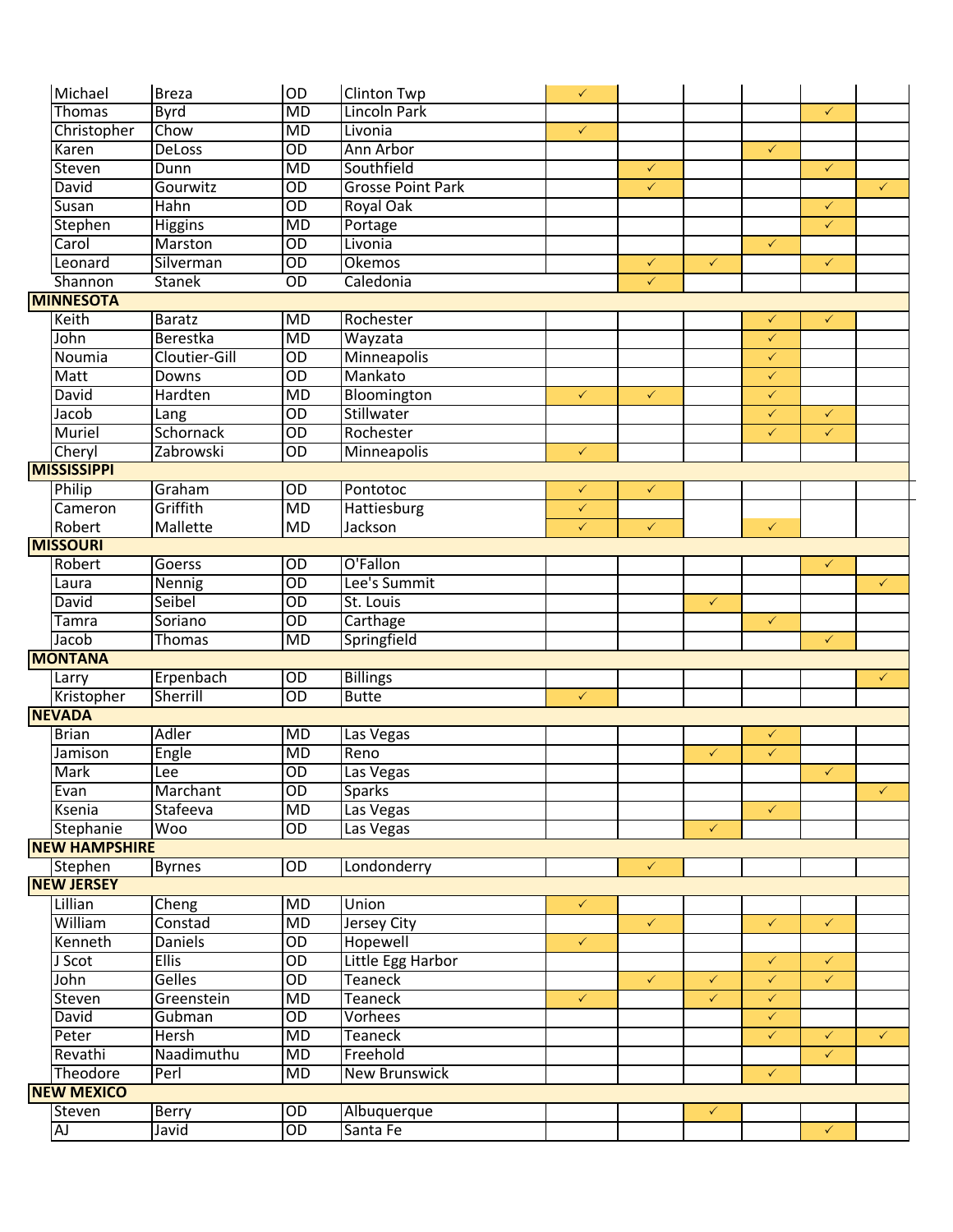| Daniel                | <b>Mayes</b>     | $\overline{OD}$ | Hobbes                  |              |              |              | $\checkmark$ |              |              |
|-----------------------|------------------|-----------------|-------------------------|--------------|--------------|--------------|--------------|--------------|--------------|
| <b>NEW YORK</b>       |                  |                 |                         |              |              |              |              |              |              |
| Lori                  | Arbital          | $\overline{OD}$ | Hicksville              |              | $\checkmark$ | $\checkmark$ |              |              |              |
| Suzanne               | <b>Bellante</b>  | OD              | <b>New York</b>         |              |              | $\checkmark$ |              | $\checkmark$ |              |
| Elizabeth             | Cohen            | <b>MD</b>       | <b>New York</b>         |              |              | $\checkmark$ |              |              |              |
| Emily                 | Culliton         | $\overline{OD}$ | Rochester               |              |              |              | $\checkmark$ |              |              |
| Ken                   | <b>Dickerson</b> | $\overline{OD}$ | Rochester               | $\checkmark$ |              | $\checkmark$ |              |              |              |
| Eric                  | Donnenfeld       | MD              | <b>Rockville Centre</b> | $\checkmark$ |              |              |              | $\checkmark$ | $\checkmark$ |
| Robert                | Eden             | MD              | Slingerlands            |              |              | $\checkmark$ |              |              |              |
| Michael               | Endl             | MD              | Amherst                 |              |              | $\checkmark$ |              |              |              |
| Shane                 | Galan            | $\overline{OD}$ | Rockville Centre        |              |              |              | $\checkmark$ |              |              |
| Christopher           | Gentile          | $\overline{OD}$ | Lake Ronkonkoma         |              |              |              | $\checkmark$ |              |              |
| James                 | Kelly            | <b>MD</b>       | Garden City             |              |              |              | $\checkmark$ |              |              |
| Maayan                | Keshet           | MD              | <b>New York</b>         | $\checkmark$ |              |              |              | $\checkmark$ |              |
| Chad                  | Lewick           | $\overline{OD}$ | Poughkeepsie            |              |              |              | $\checkmark$ |              |              |
| David                 | Libassi          | $\overline{OD}$ | <b>New York</b>         | $\checkmark$ |              | $\checkmark$ |              |              |              |
| Albert                | Morier           | $\overline{OD}$ | Schenectady             |              |              |              | $\checkmark$ |              |              |
| Caryn                 | Nearnberg        | $\overline{OD}$ | <b>New York</b>         |              |              |              |              | $\checkmark$ |              |
| Eugene                | Orloff           | $\overline{OD}$ | <b>Bronx</b>            |              |              |              | $\checkmark$ |              |              |
| Lawrence              | Pape             | MD              | <b>New York</b>         |              |              |              | $\checkmark$ |              |              |
| Sharon                | Park-Keh         | $\overline{OD}$ | <b>New York</b>         | $\checkmark$ |              | $\checkmark$ |              |              |              |
| Stuart                | Podell           | $\overline{OD}$ | Commack                 |              |              |              | $\checkmark$ |              |              |
| Susan                 | Resnick          | $\overline{OD}$ | <b>New York</b>         |              |              | $\checkmark$ | $\checkmark$ |              |              |
| Christopher           | Scheno           | $\overline{OD}$ | <b>Bellmore</b>         | $\checkmark$ | $\checkmark$ |              |              |              |              |
| John                  | Seedor           | MD              | <b>New York</b>         |              |              | $\checkmark$ | $\checkmark$ |              |              |
| Suzanne               | Sherman          | $\overline{OD}$ | <b>New York</b>         | $\checkmark$ | $\checkmark$ |              |              |              |              |
| Anne                  | Steiner          | MD              | <b>Great Neck</b>       |              | $\checkmark$ |              |              | $\checkmark$ |              |
| Leejee                | Suh              | MD              | <b>New York</b>         |              | $\checkmark$ |              |              | $\checkmark$ |              |
| Gary                  | Weiner           | $\overline{OD}$ | Fishkill                |              |              |              | $\checkmark$ |              |              |
| Reem                  | Wlaschin         | $\overline{OD}$ | <b>Clifton Park</b>     |              |              |              |              | $\checkmark$ |              |
| <b>Bryan</b>          | Wolynski         | $\overline{OD}$ | <b>New York</b>         |              |              | $\checkmark$ |              |              |              |
| <b>NORTH CAROLINA</b> |                  |                 |                         |              |              |              |              |              |              |
| Thomas                | Devetski         | $\overline{OD}$ | Durham                  |              |              |              |              | $\checkmark$ |              |
| Linda                 | Fox              | $\overline{OD}$ | Charlotte               |              |              |              | $\checkmark$ | $\checkmark$ |              |
| William               | Hammonds         | MD              | Charlotte               |              |              |              |              | $\checkmark$ |              |
| Joey                  | Harris           | OD              | <b>Southern Pines</b>   |              |              |              |              | $\checkmark$ |              |
| Kash                  | Kansupada        | <b>MD</b>       | Belmont                 |              |              |              | $\checkmark$ |              |              |
| <b>Buhilda</b>        | <b>McGriff</b>   | $\overline{OD}$ | Concord                 |              |              |              | $\checkmark$ |              |              |
| Michelle              | Mumford          | $\overline{OD}$ | Charlotte               |              | $\checkmark$ |              |              |              |              |
| Lisa                  | Sitterson        | <b>MD</b>       | Fayetteville            | $\checkmark$ |              |              |              |              |              |
| Van                   | Teague           | $\overline{OD}$ | <b>Winston Salem</b>    |              |              |              |              | $\checkmark$ |              |
| Keith                 | Walter           | MD              | <b>Winston Salem</b>    |              |              |              | $\checkmark$ |              |              |
| Steven                | Warne            | OD              | <b>Winston Salem</b>    | $\checkmark$ |              |              |              |              |              |
| <b>NORTH DAKOTA</b>   |                  |                 |                         |              |              |              |              |              |              |
| Thomas                | Dunham           | $\overline{OD}$ | <b>Grand Forks</b>      |              |              |              |              | $\checkmark$ |              |
| <b>Brad</b>           | Schimke          | OD              | Minot                   |              |              |              | $\checkmark$ |              |              |
| <b>OHIO</b>           |                  |                 |                         |              |              |              |              |              |              |
| Ross                  | <b>Collins</b>   | $\overline{OD}$ | Vandalia                |              |              | $\checkmark$ | $\checkmark$ |              |              |
| Gregory               | DeNaeyer         | $\overline{OD}$ | Columbus                |              | $\checkmark$ |              |              |              |              |
| Patrick               | Dollenmayer      | $\overline{OD}$ | Columbus                | $\checkmark$ |              | $\checkmark$ | $\checkmark$ | $\checkmark$ |              |
| <b>Jeffrey</b>        | Goshe            | MD              | Cleveland               |              |              |              | $\checkmark$ | $\checkmark$ |              |
| Steven                | Hansen           | $\overline{OD}$ | <b>Massillon</b>        |              |              |              | $\checkmark$ | $\checkmark$ |              |
| Edward                | Holland          | MD              | Cincinnati              |              |              |              | $\checkmark$ |              |              |
| Rebecca               | Kuennen          | MD              | Columbus                | $\checkmark$ |              |              |              | $\checkmark$ |              |
| Chantelle             | Mundy            | OD              | Columbus                | $\checkmark$ |              | $\checkmark$ | $\checkmark$ |              | $\checkmark$ |
| Molly                 | O'Neill          | OD              | Beavercreek             | $\checkmark$ | $\checkmark$ |              | $\checkmark$ |              |              |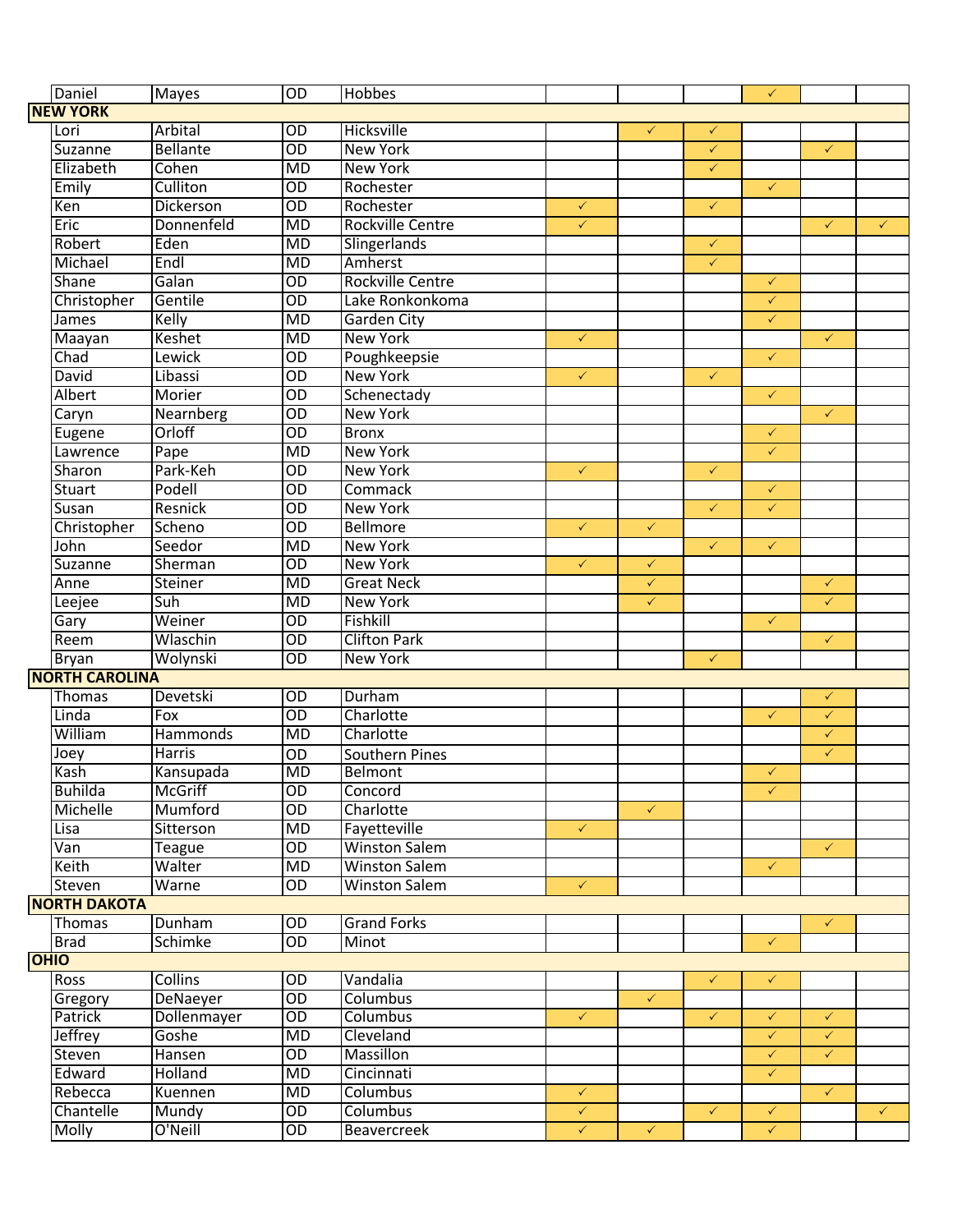| Allen                 | Roth           | MD              | Cleveland            |              |              |              |              | $\checkmark$ |              |
|-----------------------|----------------|-----------------|----------------------|--------------|--------------|--------------|--------------|--------------|--------------|
| <b>Brian</b>          | Roth           | MD              | Beachwood            | $\checkmark$ |              |              |              |              |              |
| William               | Wiley          | $\overline{MD}$ | <b>Brecksville</b>   |              |              |              |              |              | $\checkmark$ |
| <b>OKLAHOMA</b>       |                |                 |                      |              |              |              |              |              |              |
| Pepper                | Martin         | $\overline{OD}$ | Norman               |              |              |              | $\checkmark$ |              |              |
| Savannah              | Sayler         | $\overline{OD}$ | Tulsa                |              | $\checkmark$ |              |              |              |              |
| <b>OREGON</b>         |                |                 |                      |              |              |              |              |              |              |
| <b>Bala</b>           | Ambati         | $\overline{MD}$ | Eugene               |              |              | $\checkmark$ |              |              |              |
| Bill                  | <b>Borok</b>   | $\overline{OD}$ | Portland             |              |              |              |              | $\checkmark$ |              |
| Win                   | Chamberlain    | <b>MD</b>       | Portland             |              |              | $\checkmark$ |              |              |              |
| John                  | Clements       | MD              | Portland             |              |              |              | $\checkmark$ |              |              |
| Kerry                 | Hagen          | MD              | Portland             |              |              |              | $\checkmark$ |              |              |
| <b>Betsy</b>          | McDowell       | $\overline{OD}$ | Salem                | $\checkmark$ |              |              |              |              |              |
| <b>Mark</b>           | Terry          | MD              | Portland             |              |              |              |              | $\checkmark$ |              |
| <b>PENNSYLVANIA</b>   |                |                 |                      |              |              |              |              |              |              |
| <b>Brandon</b>        | Ayres          | $\overline{MD}$ | Philadelphia         |              |              |              | $\checkmark$ |              |              |
| Thomas                | <b>Boland</b>  | MD              | Scranton             |              |              |              |              |              | $\checkmark$ |
| Leslie                | <b>Brodsky</b> | $\overline{OD}$ | Wyomissing           |              |              |              |              | $\checkmark$ |              |
| Chris                 | Cakanac        | $\overline{OD}$ | Pittsburgh           |              |              |              |              | $\checkmark$ |              |
| Fred                  | Carlin         | $\overline{OD}$ | <b>State College</b> |              |              |              | $\checkmark$ |              |              |
| Clark                 | Chang          | $\overline{OD}$ | Philadelphia         |              |              | $\checkmark$ |              |              |              |
| Iftikhar              | Chaudhry       | <b>MD</b>       | Bensalem             |              |              | $\checkmark$ |              |              |              |
| Sarah                 | Derr           | $\overline{OD}$ | King of Prussia      |              | $\checkmark$ |              |              | $\checkmark$ |              |
| Scott                 | <b>Drexler</b> | $\overline{OD}$ | Pittsburgh           | $\checkmark$ |              |              |              |              |              |
| Ryan                  | Edmonds        | $\overline{OD}$ | <b>Drexel Hill</b>   |              |              |              |              | $\checkmark$ |              |
| Scott                 | Edmonds        | $\overline{OD}$ | <b>Drexel Hill</b>   |              |              |              | $\checkmark$ |              |              |
| Paul                  | Halpern        | $\overline{OD}$ | Norristown           | $\checkmark$ |              |              |              |              |              |
| Kristen               | Hammersmith    | <b>MD</b>       | Philadelphia         | $\checkmark$ |              |              | $\checkmark$ |              |              |
| Abigail               | Harsch         | $\overline{OD}$ | <b>State College</b> |              |              |              | $\checkmark$ |              |              |
| Julie                 | Hauser         | $\overline{OD}$ | Erie                 |              |              |              |              | $\checkmark$ |              |
| Vincent               | Imbrogno       | $\overline{D}$  | Erie                 |              |              |              |              |              | $\checkmark$ |
| James                 | Lewis          | $\overline{MD}$ | <b>Elkins Park</b>   | $\checkmark$ |              |              | $\checkmark$ |              |              |
| Natalie               | <b>Noble</b>   | $\overline{OD}$ | Greensburg           |              |              |              | $\checkmark$ |              |              |
| Paul                  | Pascarella     | $\overline{OD}$ | Newtown              | $\checkmark$ |              |              |              |              | $\checkmark$ |
| Kristina              | Pusz           | OD              | Pittsburgh           |              |              |              |              | $\checkmark$ |              |
| Christopher           | Rapuano        | <b>MD</b>       | Philadelphia         |              |              |              | $\checkmark$ |              |              |
| Laurie Ann            | Roba           | MD              | Pittsburgh           |              |              | $\checkmark$ |              |              |              |
| Joseph                | Shovlin        | $\overline{OD}$ | Scanton              | $\checkmark$ |              |              | $\checkmark$ | $\checkmark$ | $\checkmark$ |
| <b>PUERTO RICO</b>    |                |                 |                      |              |              |              |              |              |              |
| Lilia                 | Rivera         | MD              | San Juan             |              |              |              | $\checkmark$ |              |              |
| Carlos                | Rivera Alonso  | $\overline{OD}$ | <b>Juncos</b>        |              |              |              |              | $\checkmark$ |              |
| Angel                 | Whatts         | $\overline{OD}$ | Manati               |              | $\checkmark$ |              | $\checkmark$ |              | $\checkmark$ |
| <b>SOUTH CAROLINA</b> |                |                 |                      |              |              |              |              |              |              |
| Katie                 | Davis          | $\overline{OD}$ | Columbia             |              | $\checkmark$ |              |              |              |              |
| Judith                | Hendrickson    | $\overline{OD}$ | Beech Island         |              |              |              |              | $\checkmark$ |              |
| Craig                 | O'Dell         | $\overline{OD}$ | Greenville           |              |              |              |              | $\checkmark$ |              |
| <b>Thomas</b>         | Smith          | $\overline{OD}$ | Greenville           |              |              |              | $\checkmark$ |              |              |
| George                | <b>Waring</b>  | MD              | Mt. Pleasant         |              |              |              | $\checkmark$ |              |              |
| Thomas                | Weshefsky      | OD              | Myrtle Beach         |              |              | $\checkmark$ |              |              |              |
| <b>TENNESSEE</b>      |                |                 |                      |              |              |              |              |              |              |
| Kourtney              | Houser         | $\overline{MD}$ | <b>Memphis</b>       |              |              |              | $\checkmark$ |              |              |
| Kenneth               | Nix            | $\overline{OD}$ | Dunlap               |              |              |              | $\checkmark$ |              |              |
| <b>David</b>          | Smith          | $\overline{OD}$ | Knoxville            |              |              |              |              |              | $\checkmark$ |
| Jeffrey               | Sonsino        | OD              | Nashville            |              | $\checkmark$ |              | $\checkmark$ |              |              |
| Timothy               | Spicer         | OD              | <b>Maryville</b>     |              |              |              |              | $\checkmark$ |              |
| Ming                  | Wang           | MD              | Nashville            | $\checkmark$ |              |              |              | $\checkmark$ |              |
|                       |                |                 |                      |              |              |              |              |              |              |